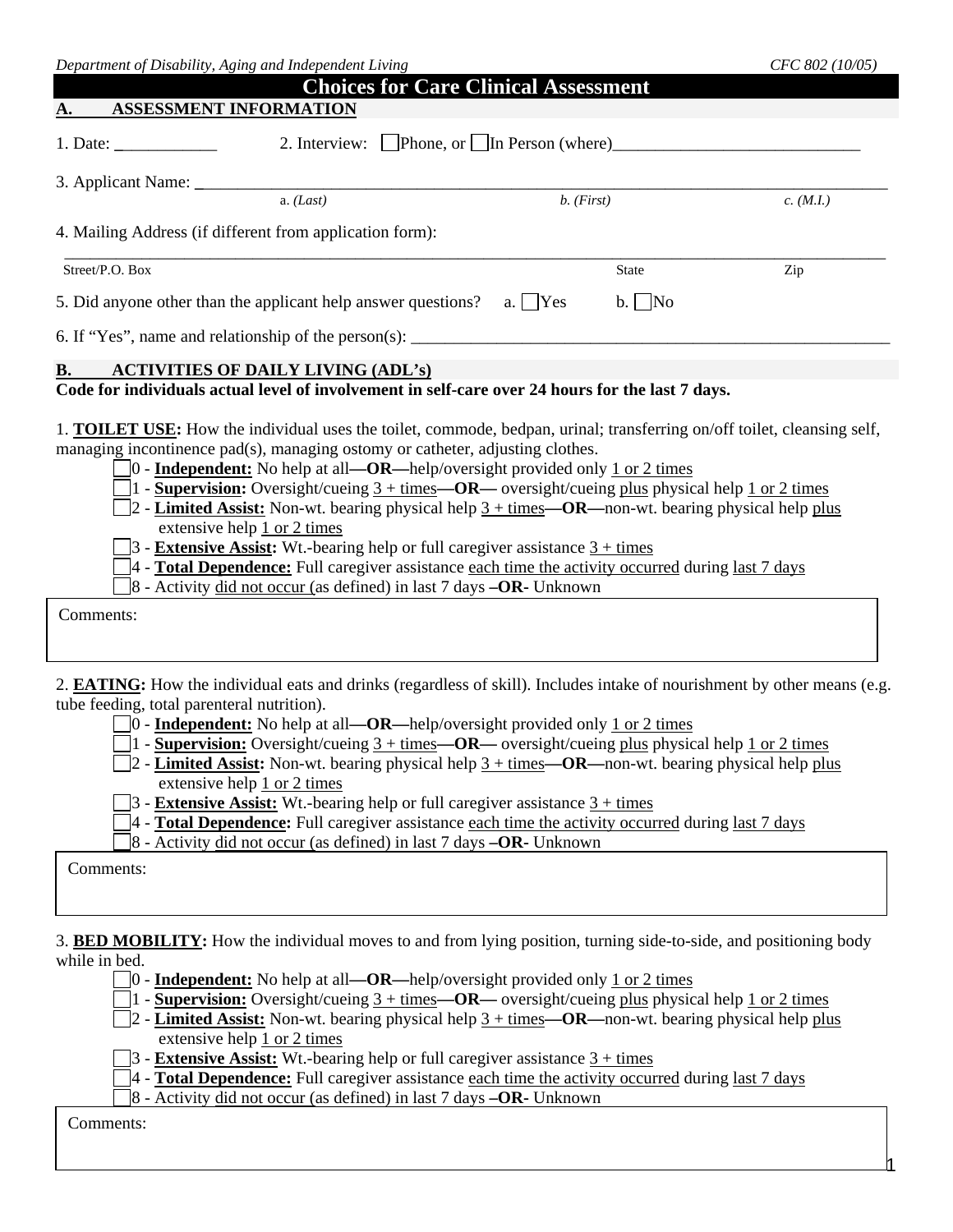4.**TRANSFERRING:** How the individual moves between surfaces – to/from bed, chair, wheelchair, standing position , EXCLUDES to/from /toilet.)

- 0 **Independent:** No help at all**—OR—**help/oversight provided only 1 or 2 times
- 1 - **Supervision:** Oversight/cueing 3 + times**—OR—** oversight/cueing plus physical help 1 or 2 times
- 2 - **Limited Assist:** Non-wt. bearing physical help 3 + times**—OR—**non-wt. bearing physical help plus extensive help 1 or 2 times
- 3 - **Extensive Assist:** Wt.-bearing help or full caregiver assistance 3 + times
- 4 - **Total Dependence:** Full caregiver assistance each time the activity occurred during last 7 days
- 8 Activity did not occur (as defined) in last 7 days **–OR-** Unknown

Comments:

5.**BATHING:** How the individual takes a full-body bath/shower, sponge bath, washing/drying face, hands and perineum. (excluding back and hair)

- 0 **Independent:** No help provided
- 1 - **Supervision:** Oversight/cueing only

2 - **Limited Assist:** Physical help limited to transfer only

3 - **Extensive Assist:** Physical help in part of bathing activity

4 - **Total Dependence:** Full caregiver assistance each time the activity occurred during last 7 days

8 - Activity did not occur (as defined) in last 7 days **–OR-** Unknown

Comments:

6.**DRESSING:** How the individual puts on, fastens, and takes off all items of clothing, including donning/removing prosthesis.

- 0 **Independent:** No help at all**—OR—**help/oversight provided only 1 or 2 times
- 1 - **Supervision:** Oversight/cueing 3 + times**—OR—** oversight/cueing plus physical help 1 or 2 times
- 2 - **Limited Assist:** Non-wt. bearing physical help 3 + times**—OR—**non-wt. bearing physical help plus extensive help 1 or 2 times
- 3 - **Extensive Assist:** Wt.-bearing help or full caregiver assistance 3 + times
- 4 - **Total Dependence:** Full caregiver assistance each time the activity occurred during last 7 days
- 8 Activity did not occur (as defined) in last 7 days **–OR-** Unknown

Comments:

7.**MOBILITY:** How the individual moves between locations in room, outside room and to distant areas of building. If in wheelchair, self-sufficiency once in wheelchair.

- 0 **Independent:** No help at all**—OR—**help/oversight provided only 1 or 2 times
- 1 - **Supervision:** Oversight/cueing 3 + times**—OR—** oversight/cueing plus physical help 1 or 2 times
- 2 - **Limited Assist:** Non-wt. bearing physical help 3 + times**—OR—**non-wt. bearing physical help plus extensive help 1 or 2 times
- 3 - **Extensive Assist:** Wt.-bearing help or full caregiver assistance 3 + times
- 4 - **Total Dependence:** Full caregiver assistance each time the activity occurred during last 7 days
- 8 Activity did not occur (as defined) in last 7 days **–OR-** Unknown

Comments: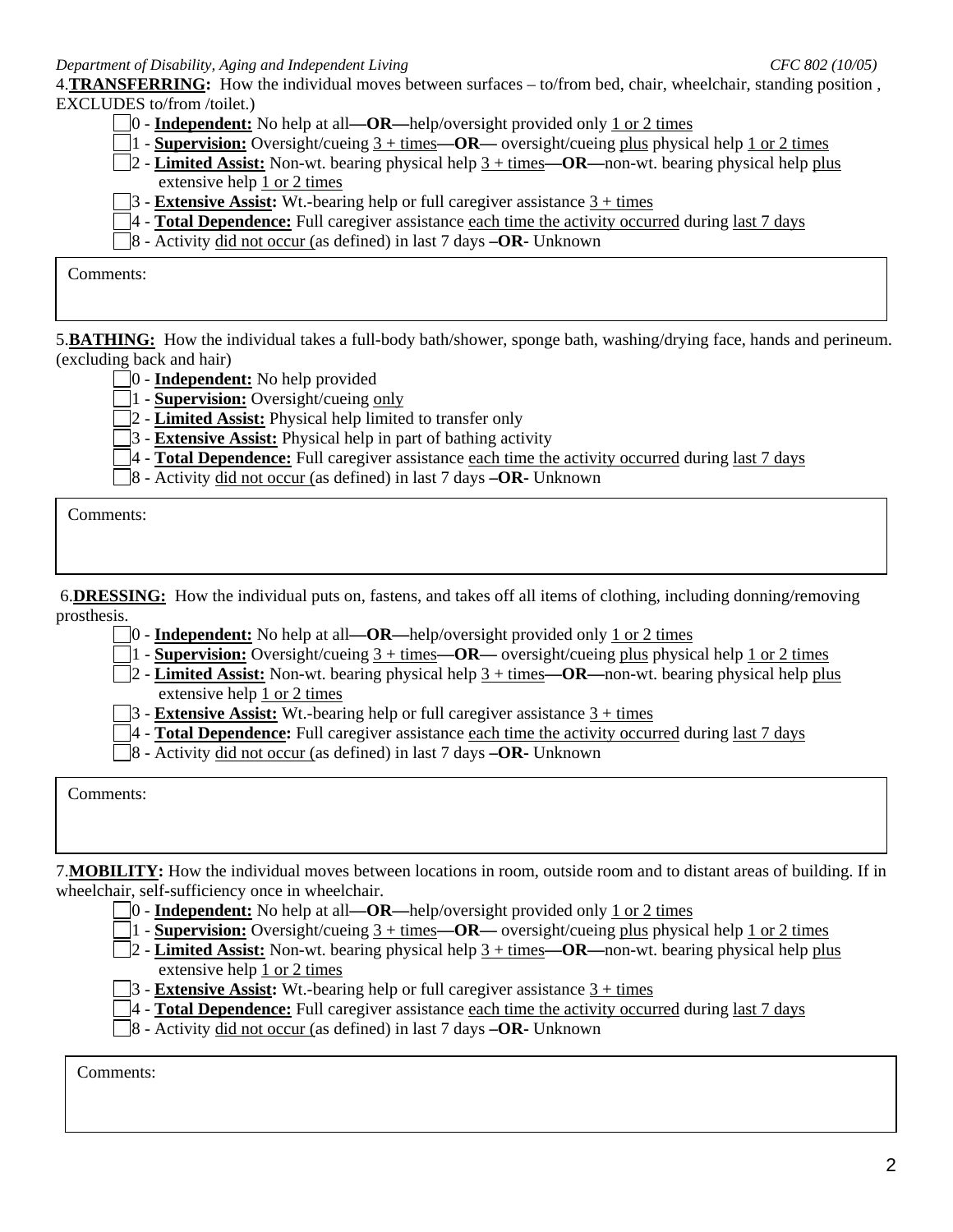8. **PERSONAL HYGIENE:** During the last 7 days, how would you rate the individual's ability to perform personal hygiene? (Combing hair, brushing teeth, shaving, washing/drying face, hands, and perineum, EXCLUDE baths and showers.)

- 0 **Independent:** No help at all**—OR—**help/oversight provided only 1 or 2 times
- 1 - **Supervision:** Oversight/cueing 3 + times**—OR—** oversight/cueing plus physical help 1 or 2 times
- 2 - **Limited Assist:** Non-wt. bearing physical help 3 + times**—OR—**non-wt. bearing physical help plus extensive help 1 or 2 times
- 3 - **Extensive Assist:** Wt.-bearing help or full caregiver assistance 3 + times
- 4 - **Total Dependence:** Full caregiver assistance each time the activity occurred during last 7 days
- 8 Activity did not occur (as defined) in last 7 days **–OR-** Unknown

Comments:

9. **ADAPTIVE DEVICES:** During the last 7 days, how would you rate the individual's ability to manage putting on and removing braces, splints, and other adaptive devices?

- 0 **Independent:** No help at all**—OR—**help/oversight provided only 1 or 2 times
- 1 - **Supervision:** Oversight/cueing 3 + times**—OR—** oversight/cueing plus physical help 1 or 2 times
- 2 - **Limited Assist:** Non-wt. bearing physical help 3 + times**—OR—**non-wt. bearing physical help plus extensive help 1 or 2 times
- 3 - **Extensive Assist:** Wt.-bearing help or full caregiver assistance 3 + times
- 4 - **Total Dependence:** Full caregiver assistance each time the activity occurred during last 7 days
- 8 Activity did not occur (as defined) in last 7 days **–OR-** Unknown

Comments:

10. **MEAL PREPARATION:** During the last 7 days, how would you rate the individual's ability to perform meal preparation? (Planning and preparing light meals or reheating delivered meals.)

0 - **Independent:** No help provided (With/without assistive devices)

- 1 – **Done with Help:** Cueing, supervision, reminders, and/or physical help provided.
- 2 **Done by Others**: Full caregiver assistance.
- 8 Activity did not occur (as defined) in last 7 days **–OR-** Unknown

Comments:

11. **MEDICATIONS:** During the last 7 days, how would you rate the individual's ability to manage medications?

(Preparing and taking all prescribed and over the counter medications reliably and safely, including the correct dosage at appropriate times/intervals.)

- 0 **Independent:** No help provided (With/without assistive devices)
- 1 – **Done with Help:** Cueing, supervision, reminders, and/or physical help provided.
- 2 **Done by Others**: Full caregiver assistance.
- 8 Activity did not occur (as defined) in last 7 days **–OR-** Unknown

Comments:

**NOTE: If no activity scores "Total Dependence" (4) and only one activity scores "Extensive Assist" (3), describe the intensity and frequency of assistance needed in the comments section.**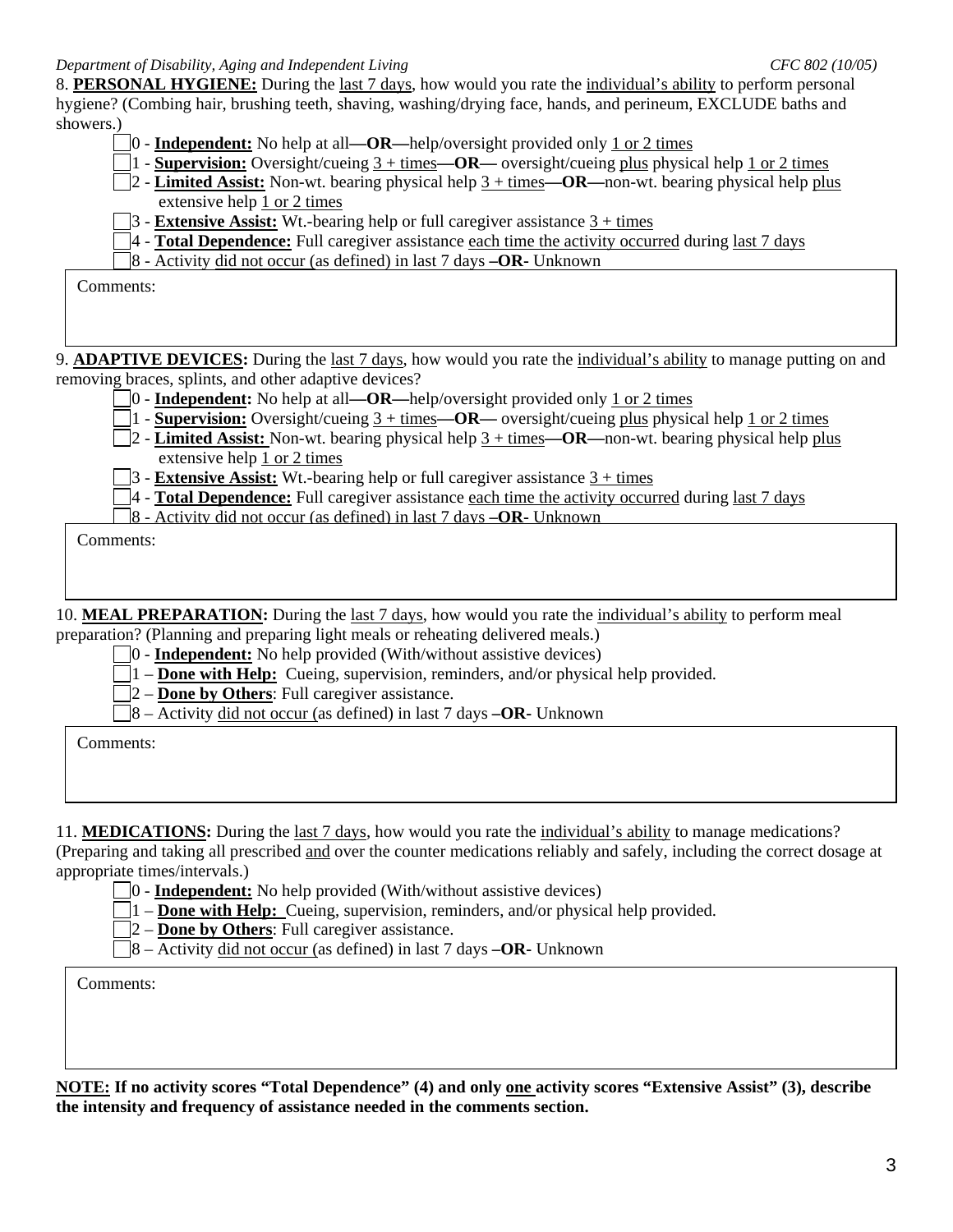1. Memory and use of information:

- A. Does not have difficulty remembering and using information. Does not require directions or reminding from others.
- B. Has minimal difficulty remembering and using information. Requires direction and reminding from others 1 to 3 times per day. Does not have to do with memory
- C. Has difficulty remembering and using information. Requires direction and reminding from others 4 or more times per day.
- D. Cannot remember or use information. Requires continual verbal reminding.
- 2. Cognitive Skills for Daily Decision-Making
	- a.  $\Box$ Independent decisions consistent/reasonable
	- b.  $\Box$  Modified independence some difficulty in new situations only
	- c. Moderately impaired decision poor/cues/supervision required
	- d. Severely impaired never/rarely makes decisions

| Comments: |
|-----------|
|-----------|

## **D. BEHAVIOR SYMPTOMS:**

| 1.a. How often does the individual get lost or wander? (Moves with no rational purpose, seemingly oblivious to needs or<br>safety.) $\Box$ 0 – Never<br>$\Box$ 1 – Less than daily<br>$\Box$ 2 – Daily                                                                                                                                                  |
|---------------------------------------------------------------------------------------------------------------------------------------------------------------------------------------------------------------------------------------------------------------------------------------------------------------------------------------------------------|
| 1.b. In the last 7 days, was the wandering easily altered?<br>$\vert$ = 0 – Behavior was not present <b>-OR</b> - was easily altered<br>$\Box$ 1 – Behavior was NOT easily altered                                                                                                                                                                      |
| 2.a. How often is the individual verbally abusive to others? (Others were threatened, screamed at, cursed at.)<br>$\Box$ 1 – Less than daily<br>$\Box$ 2 – Daily<br>$ 0 -$ Never                                                                                                                                                                        |
| 2.b. In the last 7 days, was the verbal abuse easily altered?<br>$\Box$ 0 – Behavior was not present - <b>OR</b> - was easily altered<br>$\Box$ 1 – Behavior was NOT easily altered                                                                                                                                                                     |
| 3.a. How often is the individual physically abusive to others? (Others were hit, shoved, scratched, sexually abused.)<br>$\Box$ 1 – Less than daily<br>$\Box$ 2 – Daily<br>$ 0 -$ Never                                                                                                                                                                 |
| 3.b. In the last 7 days, was the physical abuse easily altered?<br>$1 -$ Behavior was NOT easily altered<br>$\Box$ 0 – Behavior was not present - <b>OR</b> - was easily altered                                                                                                                                                                        |
| 4.a. How often does the individual exhibit socially inappropriate/disruptive behavior? (Makes disruptive sounds,<br>noisiness, screaming, self-abusive acts, sexual behavior or disrobing in public, smeared/threw food/feces, hoarding,<br>rummaged through others' belongings.)<br>$\Box$ 1 – Less than daily<br>$\Box$ 0 – Never<br>$\Box$ 2 – Daily |
| 4.b. In the last 7 days, was the socially disruptive behavior easily altered?<br>$\Box$ O – Behavior was not present - <b>OR</b> - was easily altered<br>$\Box$ 1 – Behavior was NOT easily altered                                                                                                                                                     |
| 5.a. How often did the individual display symptoms of resisting care? (Resists taking medications/injections, ADL<br>assistance, or eating.)<br>$\Box$ 1 – Less than daily<br>$\Box$ 0 – Never<br>$\Box$ 2 – Daily                                                                                                                                      |
| 5.b. In the last 7 days, was the resisting care behavior easily altered?<br>$\vert 0$ – Behavior was not present -OR- was easily altered<br>$\vert$ 1 – Behavior was NOT easily altered                                                                                                                                                                 |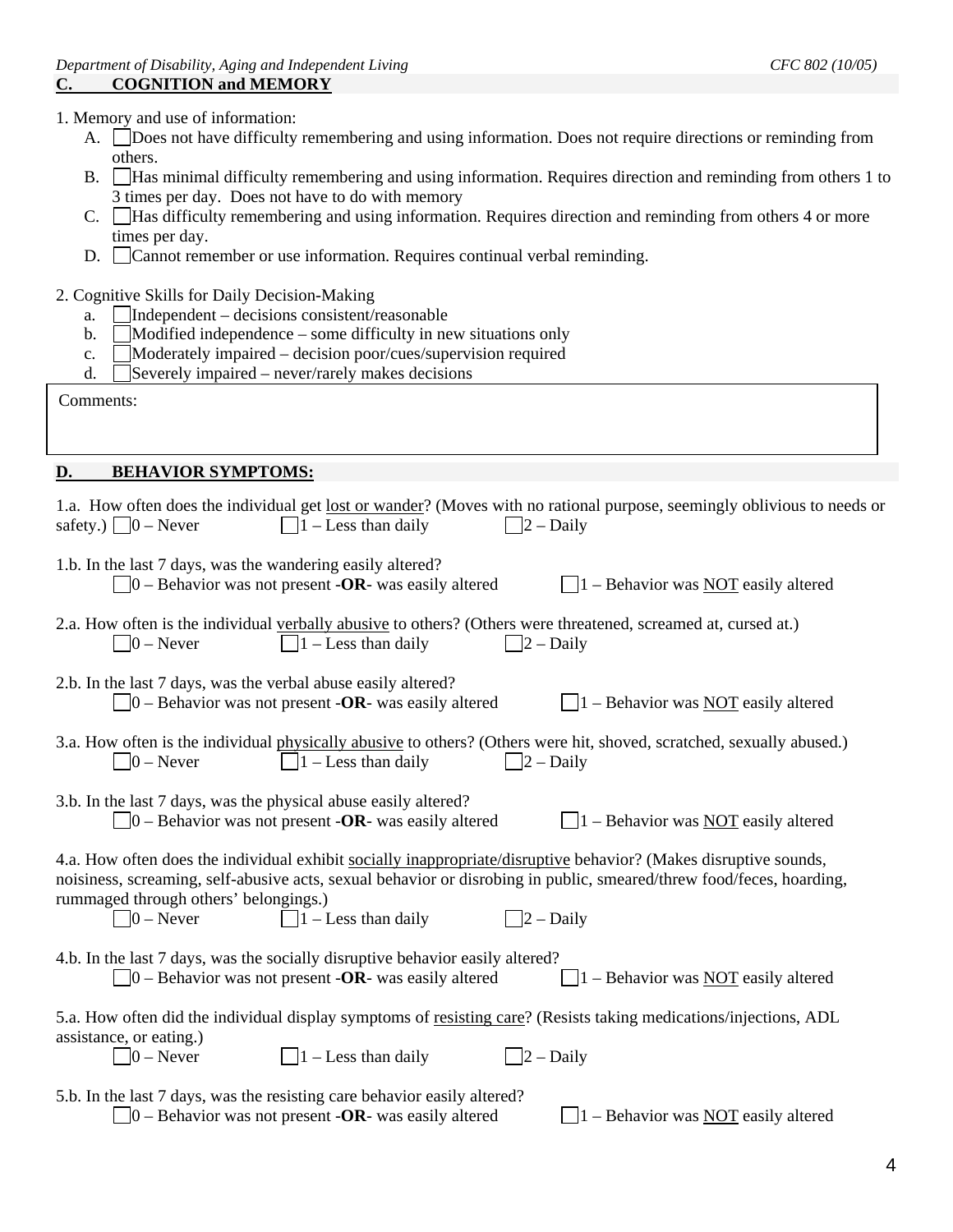1. **Medical Diagnosis:** List only current medical conditions for which the individual is receiving services/treatments. \_\_\_\_\_\_\_\_\_\_\_\_\_\_\_\_\_\_\_\_\_\_\_\_\_\_\_\_\_\_\_\_\_\_\_\_\_\_\_\_\_\_\_\_\_\_\_\_\_\_\_\_\_\_\_\_\_\_\_\_\_\_\_\_\_\_\_\_\_\_\_\_\_\_\_\_\_\_\_\_\_\_\_\_\_\_\_\_\_\_\_\_\_\_\_\_\_\_

\_\_\_\_\_\_\_\_\_\_\_\_\_\_\_\_\_\_\_\_\_\_\_\_\_\_\_\_\_\_\_\_\_\_\_\_\_\_\_\_\_\_\_\_\_\_\_\_\_\_\_\_\_\_\_\_\_\_\_\_\_\_\_\_\_\_\_\_\_\_\_\_\_\_\_\_\_\_\_\_\_\_\_\_\_\_\_\_\_\_\_\_\_\_\_\_\_\_

|                                                                                                 | 2. Disease Diagnosis: Check only those diseases that have a relationship to current ADL status, cognitive status, mood |
|-------------------------------------------------------------------------------------------------|------------------------------------------------------------------------------------------------------------------------|
|                                                                                                 | and behavior status, medical treatments, nursing monitoring, or risk of death. (Do not list inactive diagnoses.)       |
| <b>Aphasia</b><br>A.                                                                            | G.<br>Emphysema/COPD                                                                                                   |
| Cerebral palsy<br>Β.                                                                            | Renal failure<br>H.                                                                                                    |
| C.<br>Dementia other than Alzheimer's disease                                                   | <b>OTHER-List:</b><br>I.                                                                                               |
| Multiple sclerosis<br>D.                                                                        | J.<br>OTHER-List:                                                                                                      |
| Ε.<br>Quadriplegia                                                                              | NONE OF THE ABOVE<br>K.                                                                                                |
| Traumatic brain injury<br>F.                                                                    |                                                                                                                        |
| 3. Infections: <i>Check all that apply</i> . If none apply, check the NONE OF THE ABOVE box.    |                                                                                                                        |
| Pneumonia<br>А.                                                                                 | OTHER-List:<br>D.                                                                                                      |
| Respiratory infection<br><b>B.</b>                                                              | E.<br><b>OTHER-List:</b>                                                                                               |
| Septicemia<br>C.                                                                                | F.<br><b>NONE OF THE ABOVE</b>                                                                                         |
| 4. Problem Conditions: Check all problems present in the last 7 days.                           |                                                                                                                        |
| Dehydration<br>A.                                                                               | F.<br>Unsteady gait                                                                                                    |
| Dizziness/Vertigo<br><b>B.</b>                                                                  | G.<br>End stage disease, 6 or fewer months to live                                                                     |
| Recurrent lung aspirations <i>in last 90 days</i><br>C.                                         | H.<br><b>OTHER-List:</b>                                                                                               |
| Shortness of breath<br>D.                                                                       | I.<br>OTHER-List:                                                                                                      |
| Ε.<br>Syncope (fainting)                                                                        | J.<br>NONE OF THE ABOVE                                                                                                |
|                                                                                                 |                                                                                                                        |
| 5. Special Care/Treatments: Check all treatments received during the last 14 days.              |                                                                                                                        |
| Chemotherapy<br>А.                                                                              | Radiation<br>Ε.                                                                                                        |
| Dialysis<br>Β.                                                                                  | F.<br><b>OTHER-List:</b>                                                                                               |
| IV meds<br>C.                                                                                   | G.<br>OTHER-List:                                                                                                      |
| $\log$ ygen therapy<br>D.                                                                       | H.<br>NONE OF THE ABOVE                                                                                                |
| 6.a. <b>Therapies:</b> Check all therapies received in last 7 days.                             |                                                                                                                        |
| Speech Therapy<br>A.                                                                            | <b>Respiratory Therapy</b><br>D.                                                                                       |
| Occupational Therapy<br>Β.                                                                      | E.<br><b>NONE OF THE ABOVE</b>                                                                                         |
| Physical Therapy<br>C.                                                                          |                                                                                                                        |
|                                                                                                 |                                                                                                                        |
|                                                                                                 | 6.b. Does the individual currently receive at least 15 minutes/day of PT, ST RT or OT or a combination of that         |
| equals skilled teaching on a daily basis.?                                                      |                                                                                                                        |
| $A. \Box Y$ es<br>$\Box$ No<br>B.<br>$C_{\cdot}$                                                | info. unavailable                                                                                                      |
| 7. Nutrition: Check all nutritional issues in the last 7 days. (Mark all that apply)            |                                                                                                                        |
| Parenteral/IV<br>A.                                                                             | <b>OTHER-List:</b><br>D.                                                                                               |
| Feeding tube<br>Β.                                                                              | NONE OF THE ABOVE<br>Ε.                                                                                                |
| <b>OTHER: List</b><br>C.                                                                        |                                                                                                                        |
| one.                                                                                            | 8.a. Pain Status: What is the frequency of pain interfering with individual's activity or movement? Check              |
| Individual has <b>no</b> pain or pain does <b>not</b> interfere with activity or movement<br>А. |                                                                                                                        |
| Less often than daily<br><b>B.</b>                                                              |                                                                                                                        |
| C.<br>Daily, but not constantly                                                                 |                                                                                                                        |
| All of the time                                                                                 |                                                                                                                        |
| D.                                                                                              |                                                                                                                        |
| Info. unavailable<br>Ε.                                                                         |                                                                                                                        |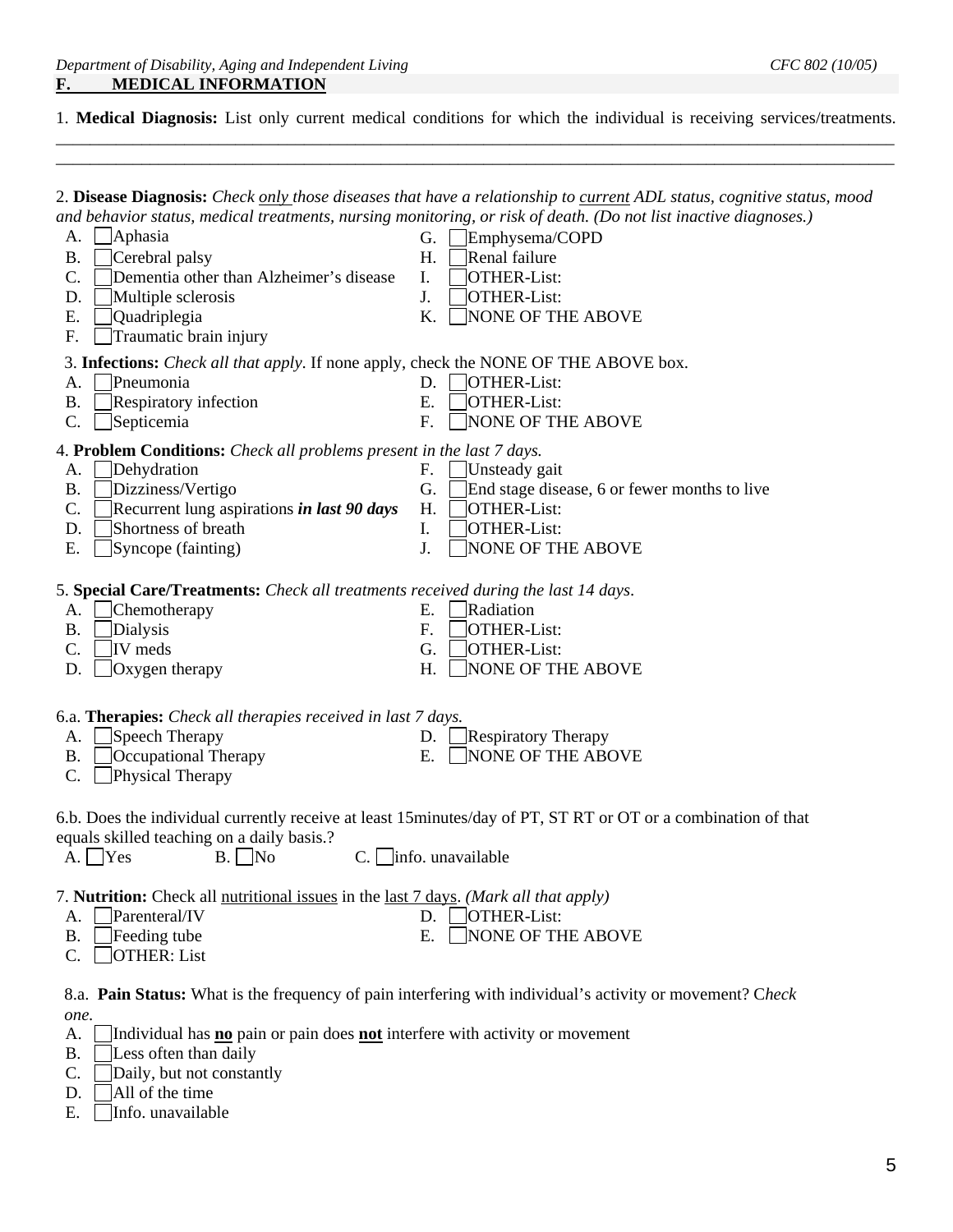8.b. Is the individual experiencing pain that is not easily relieved, occurs at least daily, and affects the individual's sleep, appetite, physical or emotional energy, concentration, personal relationships, emotions, or ability or desire to perform physical activity? A.  $\Box$  Yes B.  $\Box$  No C.  $\Box$  info unavailable

9.a. **Ulcers:** Record the number of ulcers (due to any cause) at each ulcer stage on any part of the body. Specify "0" if no pressure ulcer(s).

- A. **Stage 1**: \_\_\_\_ A persistent area of skin redness (without a break in the skin) that does not disappear when pressure is relieved.
- B. **Stage 2**: \_\_\_\_ A partial thickness loss of skin layers that presents clinically as an abrasion, blister, or shallow crater.
- C. **Stage 3**: \_\_\_\_ A full thickness of skin is lost, exposing the subcutaneous tissues presents as a deep crater with or without undermining adjacent tissue.
- D. **Stage 4:** A full thickness of skin and subcutaneous tissue is lost, exposing muscle or bone.

9.b. Indicate which of the following skin problems the individual has that requires treatment. *Check all that apply during last 7 days.*

- A. | Burns (second or third)
- B. Open lesions other than ulcers, rashes, cuts (e.g. cancer lesions)
- $C.$  Surgical wounds
- D. NONE OF THE ABOVE

10.a. **Urinary Status:** Does the individual have urinary incontinence?

- A.  $\Box$  Yes
- $B. \Box$  No incontinence and no urinary catheter
- $C. \Box$  No incontinence, individual has urinary catheter

*\*If answer is B. or C., go to question #11.a.* 

| 10.b. What is the frequency of urinary incontinence?<br>less than once weekly<br>one to three times daily<br>D.<br>А.<br>Ε.<br>four or more times daily<br>Β.<br>one to three times weekly<br>C.<br>four to six times weekly   |
|--------------------------------------------------------------------------------------------------------------------------------------------------------------------------------------------------------------------------------|
| 10.c. When does urinary incontinence occur?<br>during the day only<br>during the day and night<br>B.<br>during the night only<br>А.<br>C.                                                                                      |
| 11.a., <b>Bowel Status:</b> Does the individual have bowel incontinence?<br>Yes<br>А.<br>Β.<br>No incontinence and no ostomy<br>No incontinence, individual has an ostomy<br>C.<br>*If answer is B. or C., skip 11.b and 11.c. |
| 11.b. What is the frequency of bowel incontinence?<br>less than once weekly<br>one to three times daily<br>D.<br>А.<br>Ε.<br>one to three times weekly<br>four or more times daily<br>В.<br>C.<br>four to six times weekly     |
| 11.c. When does bowel incontinence occur?<br>during the day and night<br>during the day only<br>Β.<br>during the night only<br>A.                                                                                              |